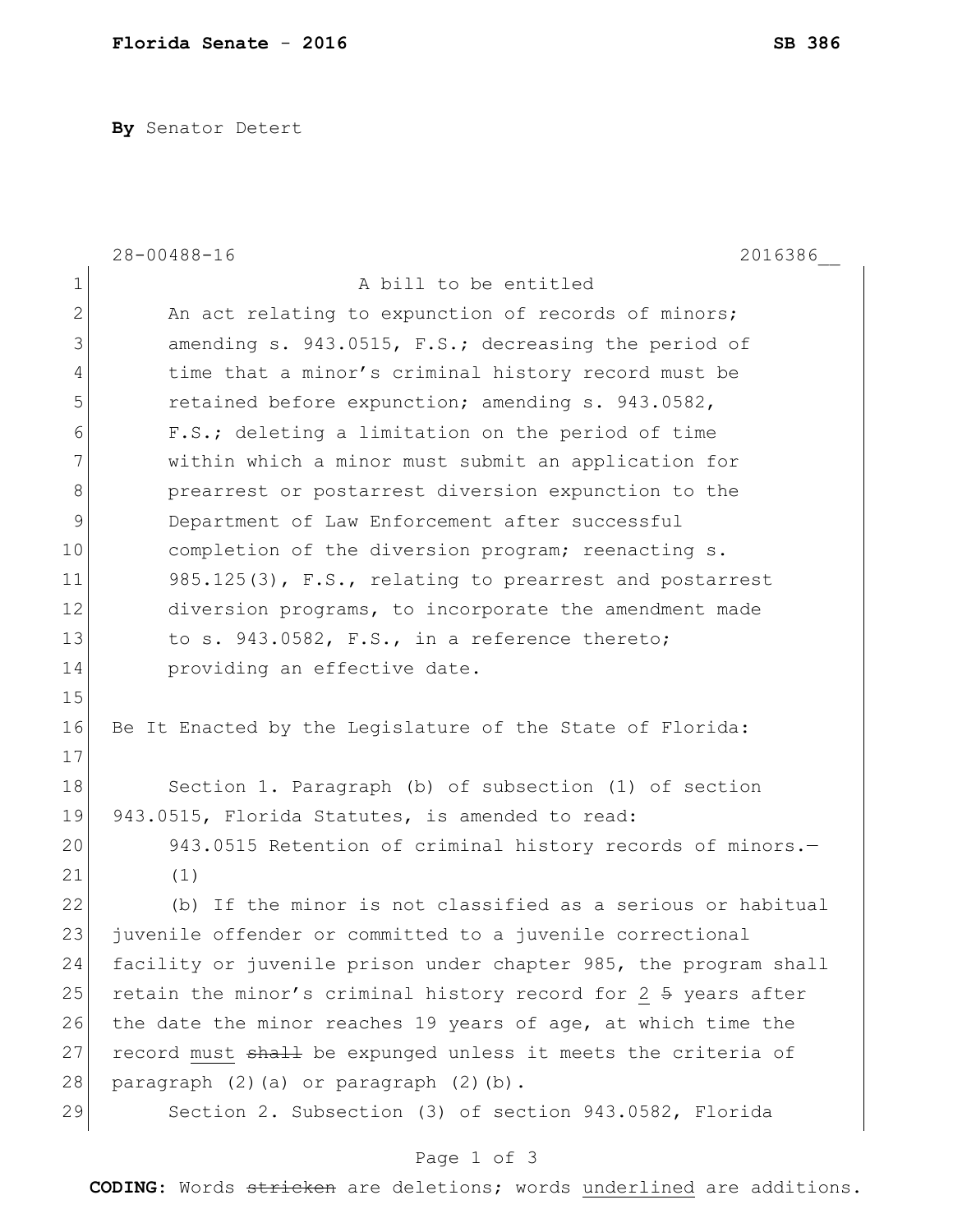28-00488-16 2016386\_\_ 30 Statutes, is amended to read: 31 943.0582 Prearrest, postarrest, or teen court diversion 32 program expunction.-33 (3) The department shall expunge the nonjudicial arrest 34 record of a minor who has successfully completed a prearrest or 35 postarrest diversion program if that minor: 36 (a) Submits an application for prearrest or postarrest 37 diversion expunction, on a form prescribed by the department, 38 signed by the minor's parent or legal quardian, or by the minor 39 if he or she has reached the age of majority at the time of 40 applying. 41 (b) Submits the application for prearrest or postarrest 42 diversion expunction no later than 12 months after completion of 43 the diversion program. 44  $($ b)  $\leftarrow$  Submits to the department, with the application, an 45 official written statement from the state attorney for the 46 county in which the arrest occurred certifying that he or she 47 has successfully completed that county's prearrest or postarrest 48 diversion program, that his or her participation in the program 49 was based on an arrest for a nonviolent misdemeanor, and that he 50 or she has not otherwise been charged by the state attorney 51 with, or found to have committed, any criminal offense or 52 comparable ordinance violation. 53  $(c)$  (c)  $\left(\frac{d}{d}\right)$  Participated in a prearrest or postarrest diversion 54 program that expressly authorizes or permits such expunction-to  $55$  occur. 56 (d) (e) Participated in a prearrest or postarrest diversion 57 program based on an arrest for a nonviolent misdemeanor that 58 would not qualify as an act of domestic violence as that term is

## Page 2 of 3

**CODING**: Words stricken are deletions; words underlined are additions.